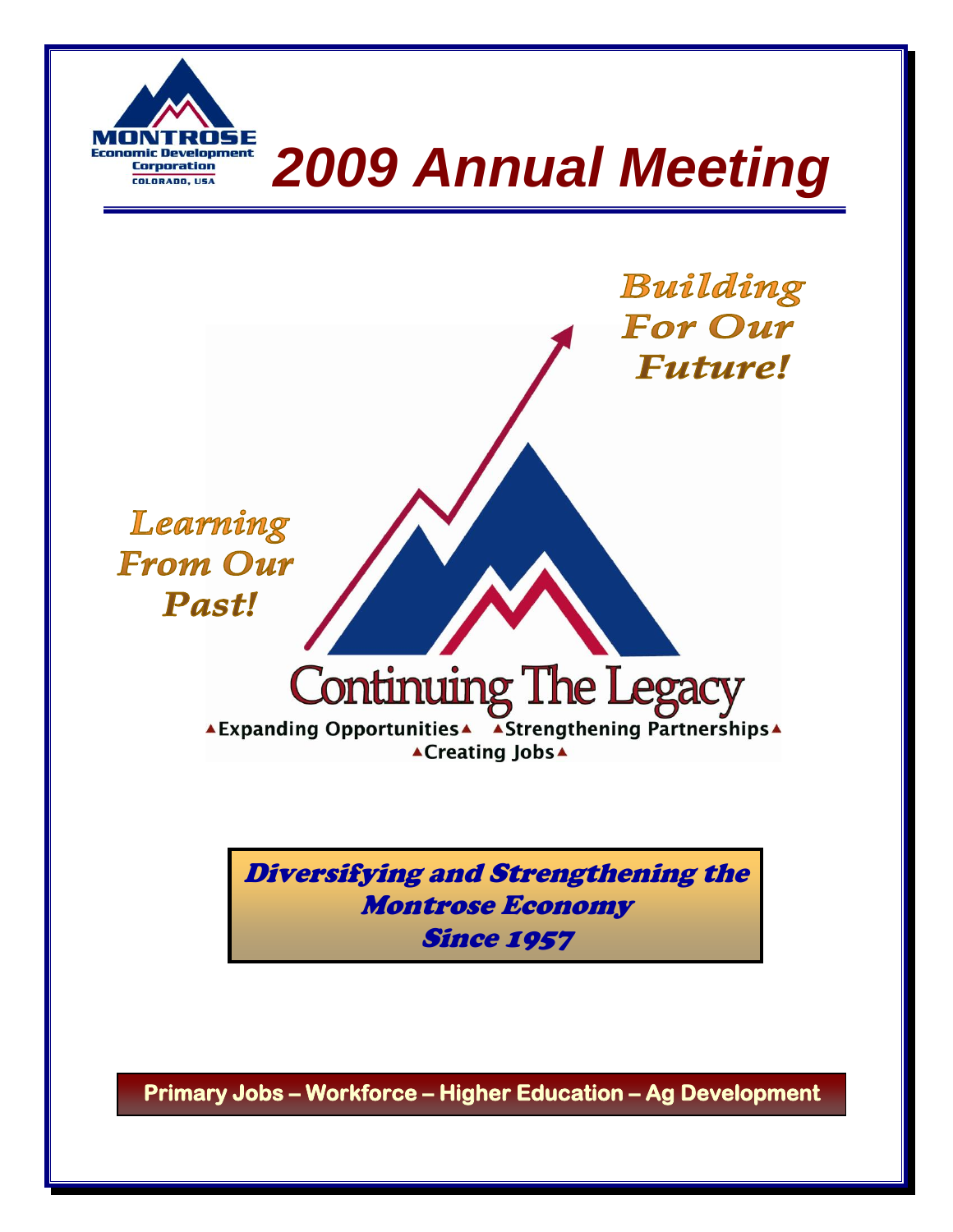

## **Table of Contents**

www.montroseedc.org

100 Tessitore Court, Ste. A Montrose, CO 81401 970-249-9438

sandyh@MontroseEDC.org

 $\overline{2}$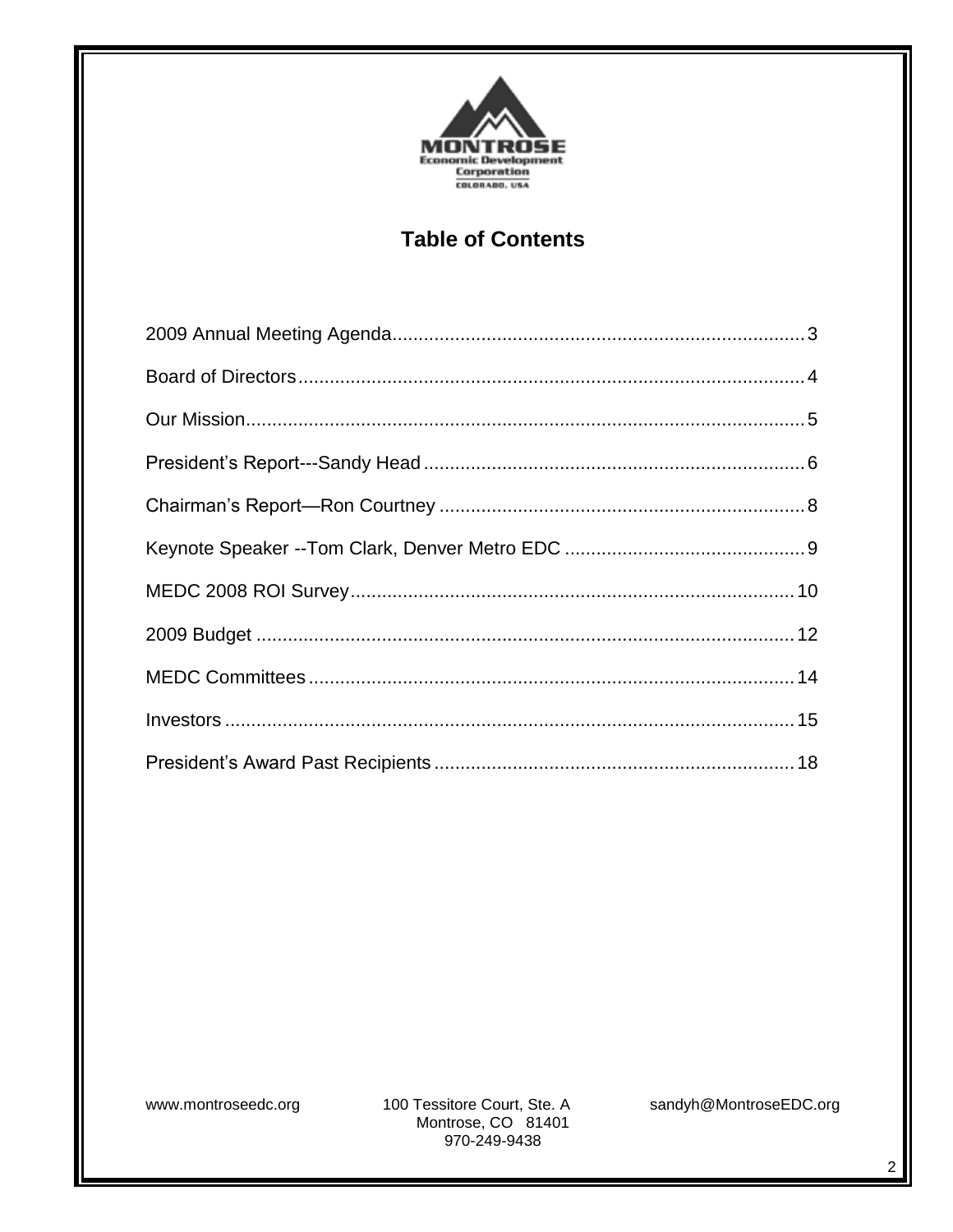

# 2009 Annual Meeting

February 17, 2009

#### **Montrose Pavilion**

| 1. Welcome and Call to Order (6:00pm)<br>Secretary verifies quorum<br>Call for ballots<br>$\bullet$<br>Appointment of committee to count ballots | <b>Ron Courtney</b>                                                         |
|--------------------------------------------------------------------------------------------------------------------------------------------------|-----------------------------------------------------------------------------|
| 2. Recognition of Guests                                                                                                                         | Ron Courtney                                                                |
| 3. Financial Report                                                                                                                              | Dee Stryker                                                                 |
| 4. President's Report                                                                                                                            | Sandy Head                                                                  |
| 5. Comments from the Chair<br>Recognition of outgoing board members                                                                              | <b>Ron Courtney</b>                                                         |
| 6. Announcement of 2009 Board                                                                                                                    | <b>Ron Courtney</b>                                                         |
| 7. President's Award                                                                                                                             | Sandy Head                                                                  |
| 8. Keynote Speaker                                                                                                                               | <b>Tom Clark</b><br><b>Metro Denver</b><br><b>Economic Development Corp</b> |
| 9. Adjournment                                                                                                                                   | Ron Courtney                                                                |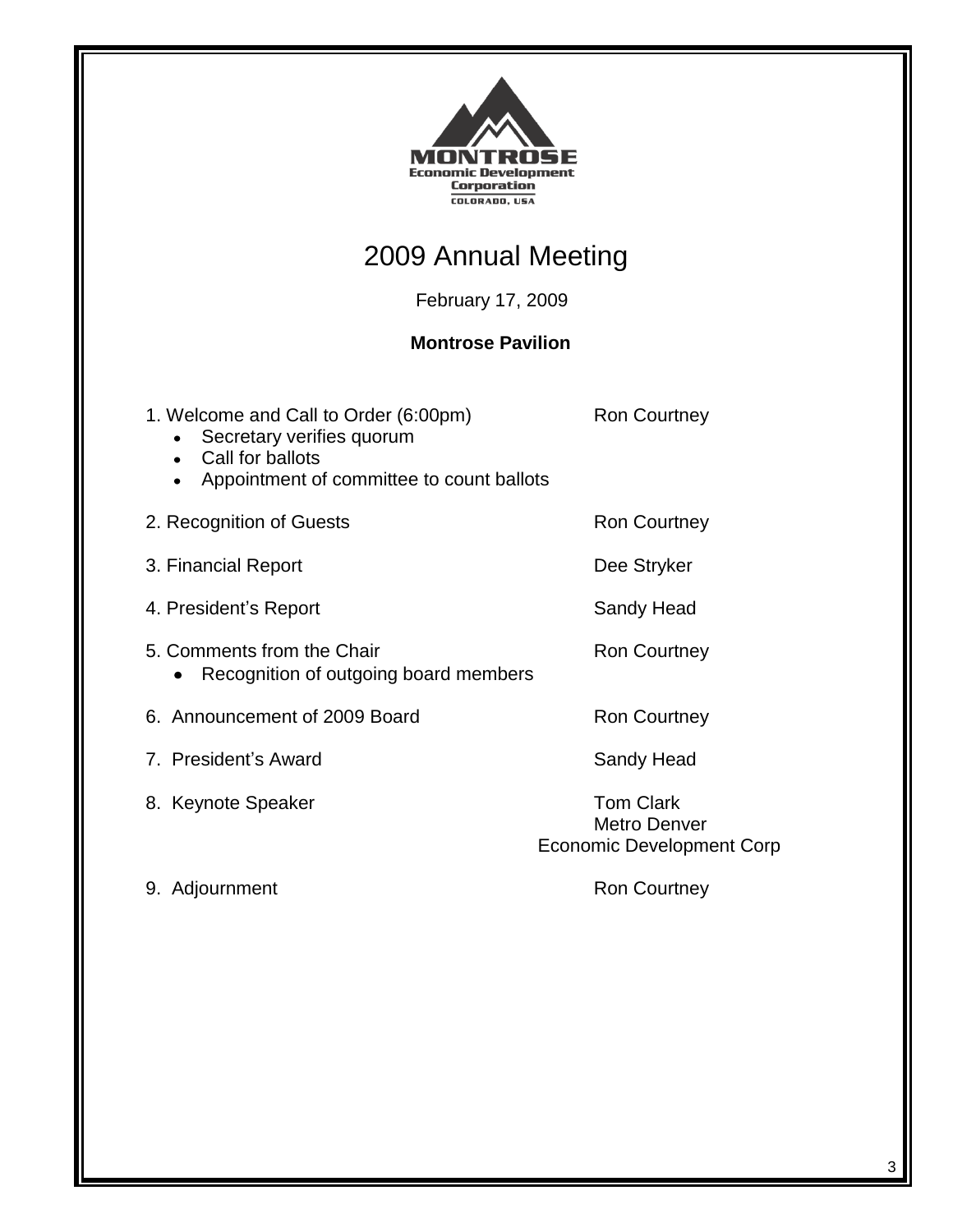## **Board of Directors**





**Ron Courtney Chair** *Rocky Mountain Motors*

#### *ELECTED MEMBERS*



**Dennis Bailey** *Coldwell Banker Bailey & Co*



**Steve Savoy** *Best Sign Systems*

#### *APPOINTED MEMBERS*



**Ron Henderson** *Montrose County*



**George Voorhis** *RE1J School District*

#### *STAFF*



**Sandy Head** *President/Executive Director*



**Emily Schneider** *Business Options*



**Bruce Panter Secretary** *Wells Fargo Bank*



**Dee Stryker Treasurer** *Cedar Creek Development*



**Sherry Larson Past Chair** *Business Options*



**Greg Pope** *Bank of the West*



**Glen Davis Vice Chair** *C21 Action Realty*



**Pete Neumann** *Leadership Circle LLC*



**Tom Sams** *Montrose Memorial Hospital*







**Jose Abeyta** *City of Montrose*



**Don Perkins** *Town of Olathe*



*City of Montrose-Alt.*



**Janet Elder** *Chamber of Commerce*



**Marc Catlin** *Agriculture Rep*

4



**Nancy Kirykowicz** *Executive Assistant*





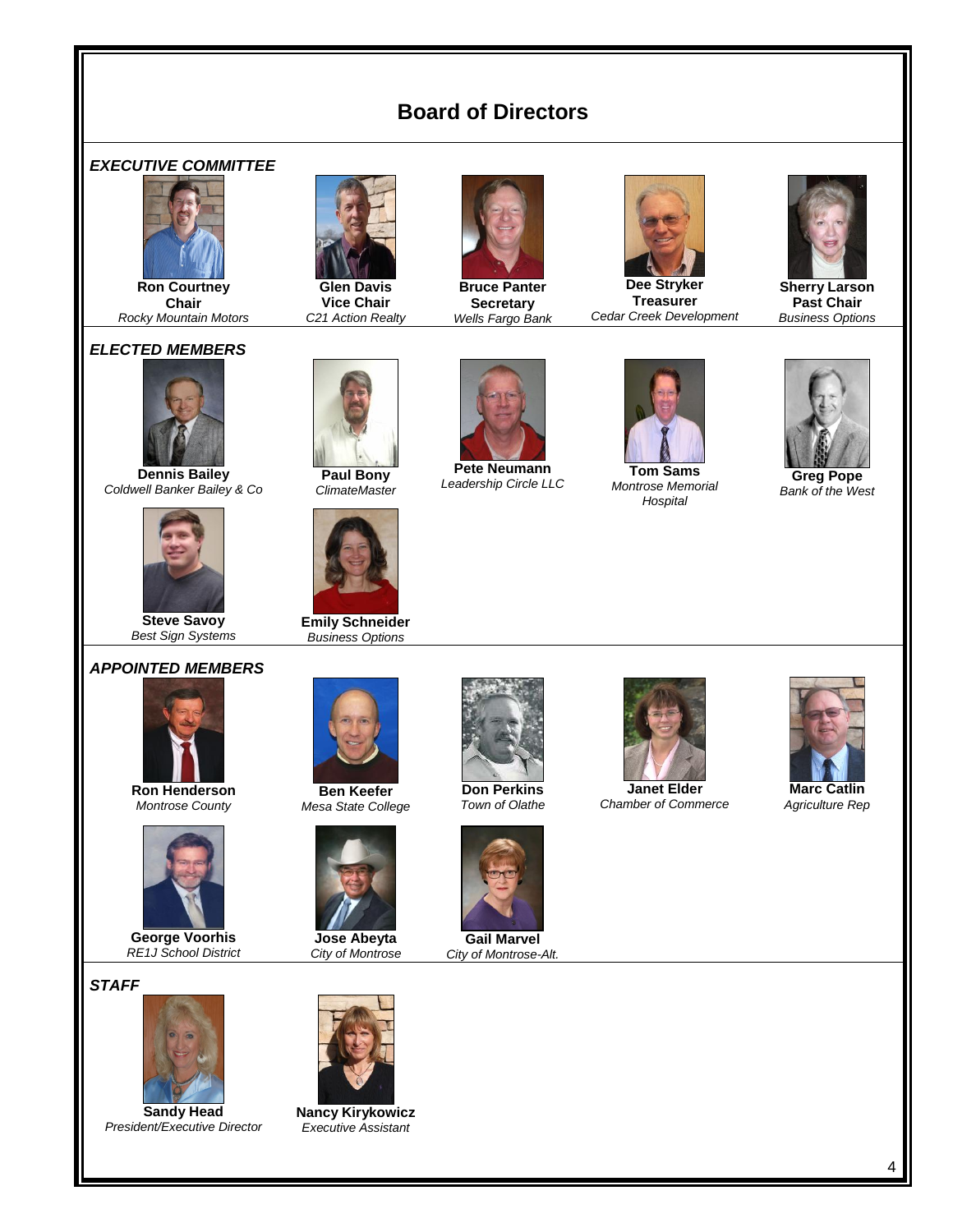

### **Our Mission**

The Montrose Economic Development Corporation (MEDC) is a non-profit organization governed by a volunteer Board of Directors, comprised of community business members and elected officials. Our organization represents the communities of Montrose, Olathe, Nucla, Naturita, and Montrose County. Operating funds are provided by MEDC memberships from businesses, local government, and individuals, who are united in their support of the future economic strength and diversity of our community.

Montrose Economic Development Corporation's focus areas include; Retention/Expansion of Existing Companies; Attraction of Targeted Companies; Entrepreneurial Job Development; Agricultural Development; and Work Force Enhancement.

The Mission of MEDC is to strengthen Montrose County's economic base and increase the standard of living for all of its residents through the retention, expansion, attraction and development of primary jobs and capital investments. This Mission includes the promotion of workforce enhancement, agriculture advancement and other business development that provides economic diversification and stabilization.

## **Contact Information:**

*Sandy Head President / Executive Director*

www.montroseedc.org 100 Tessitore Court, Ste. A sandyh@montroseedc.org Montrose, CO 81401 970-249-9438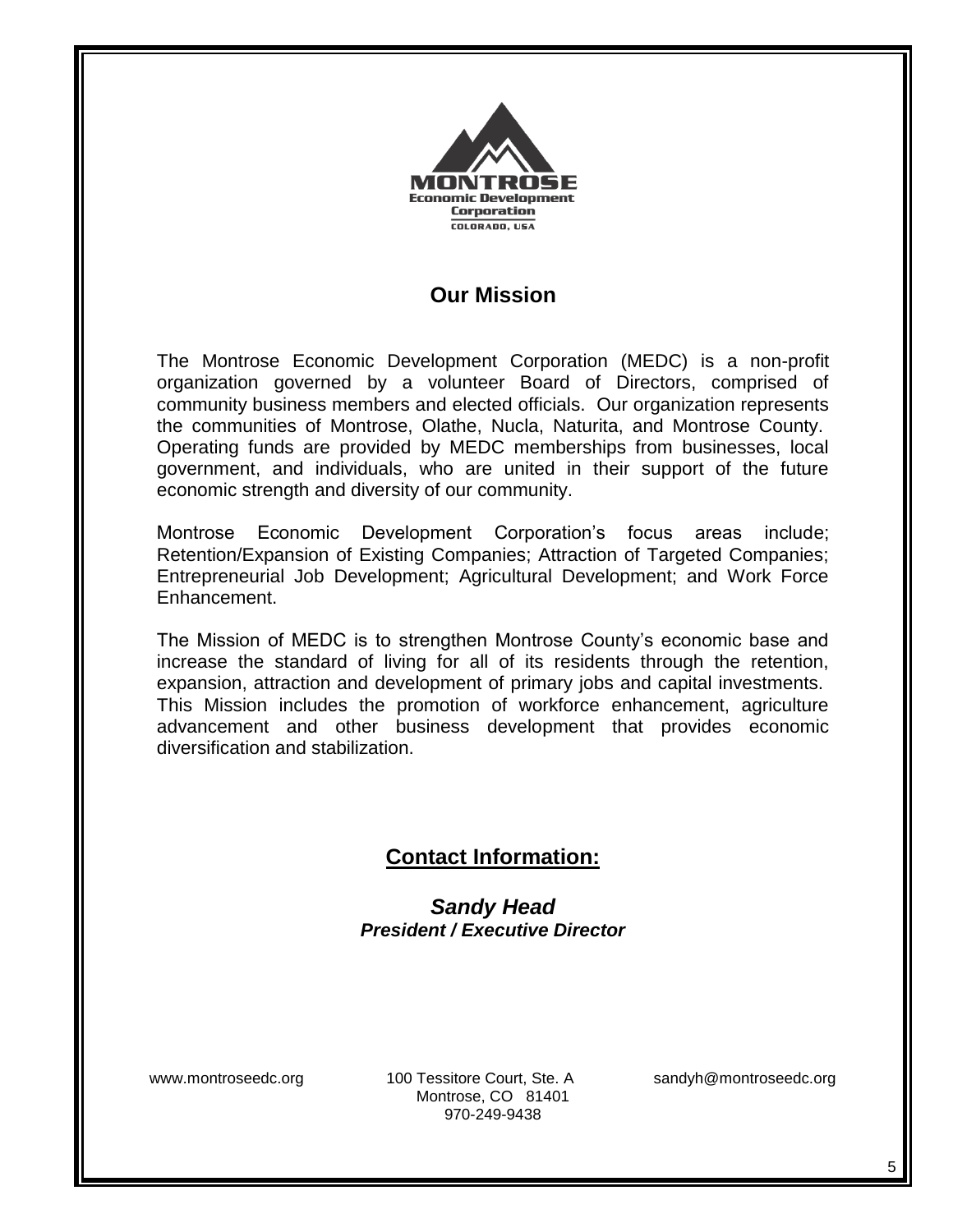

**Sandy Head MEDC President**

Your MEDC board of directors and staff have been involved with many projects during 2008 aimed at achieving our goal of building and strengthening our economy.

MEDC spearheaded the task force assigned by the City that sought to find permanent funding for the **Telluride Montrose Regional Air Organization**. Currently the City of Montrose funds approximately 10% of the program through their general fund. The 2008 Economic Impact Study done by the Colorado Division of Aeronautics board shows an economic benefit of **\$320M** to our region because of the Montrose Airport and the flights service to our area. Without the TMRAO program the maximum flight service to our area would most likely be two flights per day to Denver. We currently serve eight markets with direct flights, making Montrose the premier air service provider on the entire Western Slope. We need to continue the effort to find permanent funding which will allow for increased flights and increased jobs to our area.

**Workforce development:** We have continued our funding support for **Project Lead the Way** at the high school. PLTW increases education in the field of science, technology, engineering and mathematics, (STEM). Our high school students are the pipeline of our workforce for tomorrow. We need to continue to find ways to invest in our young people to prepare them for the jobs of the  $21<sup>st</sup>$  century.

**Mesa State College Expanded Campus** continues to be in the forefront of our efforts. A higher education facility is an essential element in attracting companies that bring higher paying jobs. Companies want to locate in communities that can ensure them access to a well educated workforce. Many sectors of our community from the downtown and retail businesses, as well as the service industry would benefit greatly from an expanded campus. We have great expectations that 2009 will be the year we see this project move forward.

The feasibility study for the **Business Incubator** is currently underway and we expect the results of the study by late spring. A business incubator will help us "grow our own" businesses by assisting local entrepreneurs start up and / or expand their companies while building a strong foundation that will ensure greater levels of success.

MEDC co-sponsored several seminars throughout the year. A **Brownfields Redevelopment and Revitalization Workshop** was held in July. There are several projects currently being researched for this program.

In an effort to assist our manufacturers in increasing production and efficiency we sponsored a one day workshop entitled **Principles of Lean Manufacturing**. The workshop was put on by CAMT, the Colorado Association for Manufacturing Technology. Attendees were taught techniques that shorten the time between customer's orders and shipments in an effort to improve flexibility, reliability and profitability in their operations. We had over twenty employees from our local manufactures take part in the class.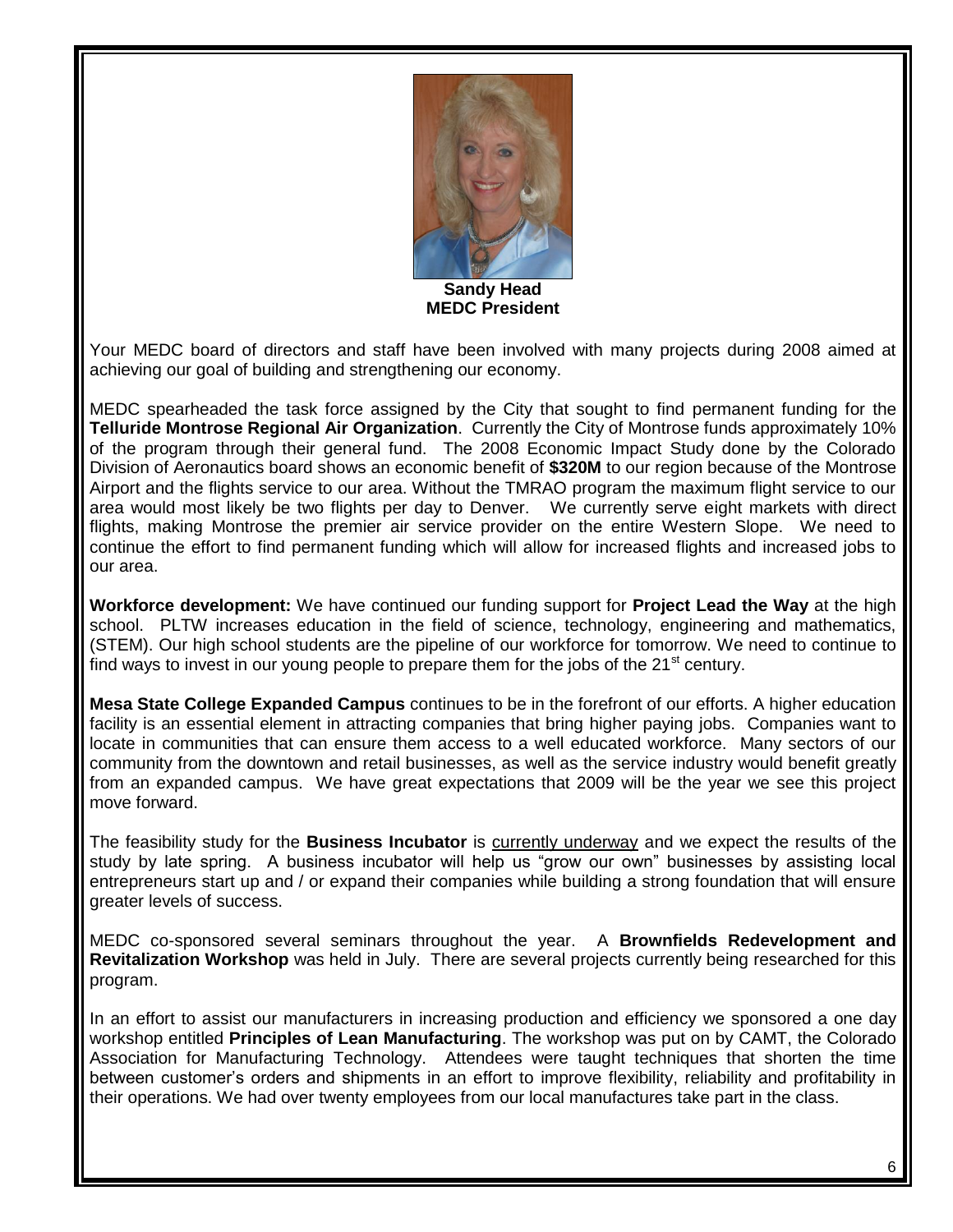**Business expansion and recruitment:** During 2008 MEDC worked to provide assistance and services to over 30 existing and relocating companies and individuals. We submitted proposals to 3-State prospects, and worked with local companies throughout the entire county on their expansion efforts. We were able to assist locating the first tenant in the **Delta-Olathe Industrial Park.** (Previous LP Plant). The facility is now 50% occupied with 15 new jobs. We are pleased to announce that **Intermountain Resources LLC** has increased the value-added capability of their sawmill to include a finger joiner. The addition of this latest piece of equipment will increase their 95 jobs to 115 when in full production. Intermountain Resources LLC is the largest conifer sawmill in the western states. After 5 years of dreams, grants and hard work obtaining a value-added producer grant, **Webb Dairy**, has succeed in obtaining a contract with Kroger foods to sell their new cheese products. **Rocking-W-Cheese** is now available in 10 Kroger stores from Gunnison to Aspen. The addition of cheese products has added 8 jobs to date. More jobs will be created as the market expands. This is a prime example of how economic development takes time. MEDC is currently working with 6 active prospects. Job creation could reach as high as 300-400 in the next few years.

The changes in our economy this past year have reinforced the fact that MEDC's efforts over the past 52 years have paid off. The **ROI survey** we conducted in 2008 showed more than **\$60M** is returned to the community **annually** from the companies MEDC has assisted. (See the full report on page 10)

Today more than ever we need to focus on **retaining our existing companies** and assisting them in any way we can as we endure our economic challenges. At the same time, we need to be laying the ground work for **new job creation** opportunities. Now is not the time to stick our heads in the sand. We need to be aggressive in planning for the future. Governor Ritter's economic proposal includes investing in "**New Energy Economy**" companies, projects and jobs through the Colorado Clean Energy Fund. Along that line, we have several local companies involved in manufacturing parts for wind turbines, and developing technology for geo thermal and solar. We need to continue to explore new opportunities.

In addition, issues that affect the west end of our county need to be addressed. Issues such as year around access of HWY 90 and the Pinion Mill Uranium Mine are projects that stand to have a significant impact on our residents of the west end and the county as a whole.

Yes, times are challenging today, but strong forward looking communities recognize that things will turn around and when they do we need to be READY. Laying the ground work for our future growth will take time and effort. We cannot afford to delay the process. There are new companies and industries currently looking to grow. Montrose is a perfect location for many companies including those companies developing alternative energy. Our office is busier today than it has been over the past five years. When opportunity knocks we need to be the first to answer.

The MEDC board of directors is moving forward with an aggressive 5 year plan to insure our future success. Their efforts combined with the partnerships we have with our local governmental agencies and the support of you, our investors, will help insure Montrose will be at the table, ready to act!

Respectfully submitted;

Sundy Head

*Sandy Head* President, MEDC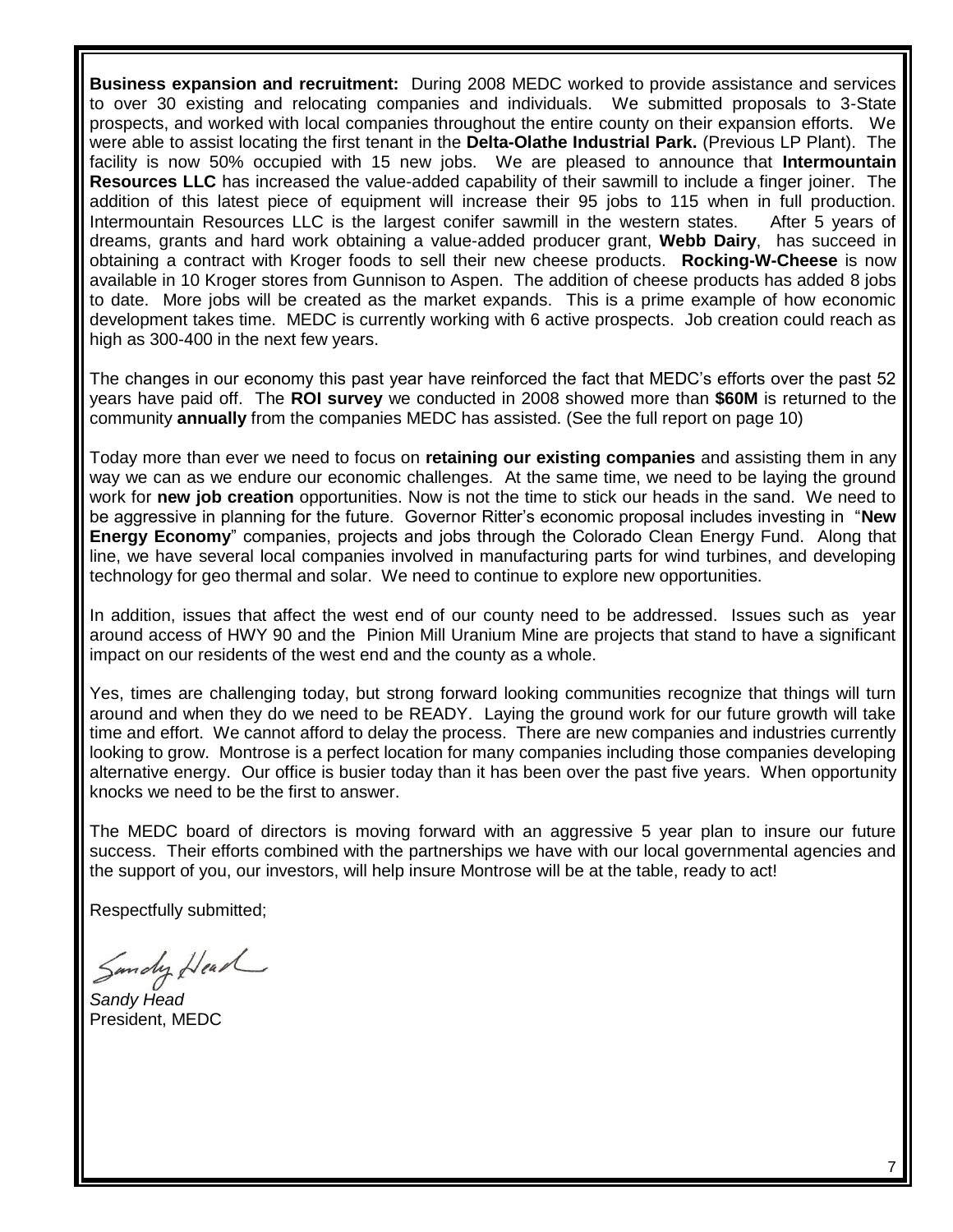

**Ron Courtney MEDC Board of Directors Chairman**

To Our Valued Investors,

Like most specialties, the art of economic development has a certain set of ideas and techniques which are generally held to as best practices. In 2008, the board felt a pressing need to know what the community and our investors were expecting from MEDC and how the organization was measuring up to those expectations. We don't feel that Montrose fits a cookie cutter approach when it comes to enhancing the wealth of our citizens and providing employment opportunities for our children.

In order to gain this information without bias, we determined that an independent outside agency would be needed to gather your ideas and opinions. We hired a firm to conduct this study and report the findings back to the board with complete anonymity for the 75 or so investors, public officials, and other community stakeholders who agreed to participate. The results were fantastic. We feel you have given us very clear directions and we are taking steps to move in the direction you indicated.

I want to highlight two key findings from the study:

- $\geq$  80% of you felt that economic development is very important to you and/or your business.
- $\triangleright$  94% agreed that the plan we presented for economic development in Montrose for the next 5 years was either "On Target" or only "Needs Refinement."

We listened to the ideas that were presented and then formed a group from among you to help us refine the plan accordingly. We have set in motion a very carefully planned strategy called *Continuing the Legacy* to achieve the objectives that have been identified including the development of new industrial parks, involvement in the retail sector, workforce development including the expansion of our higher educational opportunities and focused assistance for growing companies already here.

I am excited to move forward with so much support from the community. Please ask if you would like to read the results of the study or if you would like to hear more about the *Continuing the Legacy* campaign. The time to act is now!

Thank you for your continuing support,

Gener D. Contray

*Ron Courtney* Chairman, MEDC Board of Directors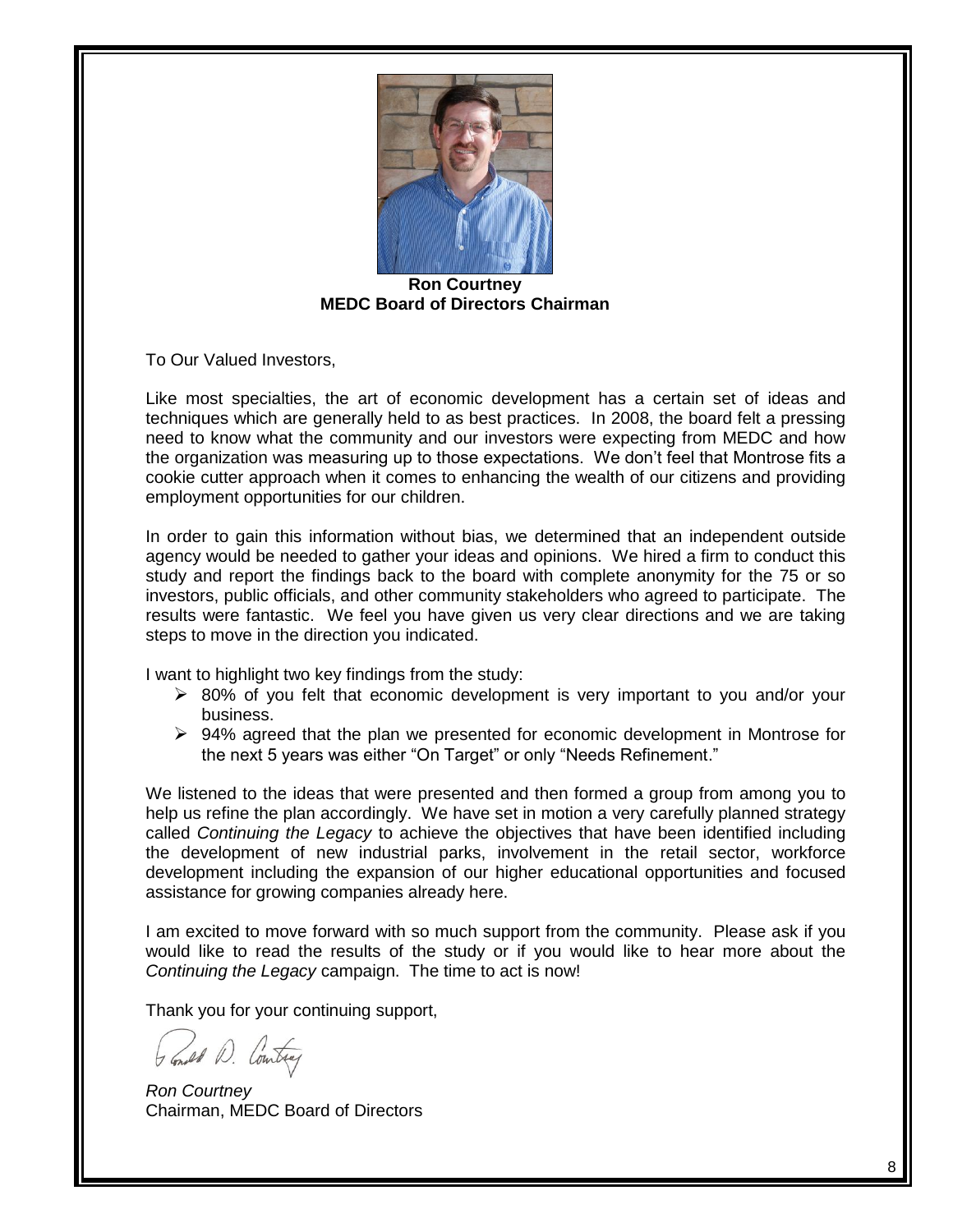

#### **Executive Vice President Metro Denver Economic Development Corporation Denver Metro Chamber of Commerce**

Tom Clark is Executive Vice President of the Metro Denver Economic Development Corporation and the Denver Metro Chamber of Commerce. He has over 30 years of economic development experience at the state, regional, county and city levels. Tom's career spans four decades from Director of Commercial and Industrial Development for the Illinois Department of Commerce and Community Affairs, through positions with the Fort Collins, Colorado Chamber of Commerce, the Greater Denver Corporation, the Boulder Chamber of Commerce, the Jefferson Economic Council, and the Denver Metro Chamber of Commerce. He holds bachelors degrees in speech and psychology from Minnesota State University and a Masters in Public Administration from the University of Illinois.

Tom was the founder and first president of the Metro Denver Network, the Metro Denver region's first economic development program, for which he received the Arthur D. Little Award for Excellence in Economic Development. He was chosen as one of the nation's top economic development professionals by the Council on Urban Economic Development. In 2007 Clark was awarded the Business Person of the Year by the Colorado Chapter of the Public Relations Society of America.



Metro Denver Economic Development Corporation 1445 Market Street Denver, CO 80202 Phone: 303.620.8092 www.metrodenver.org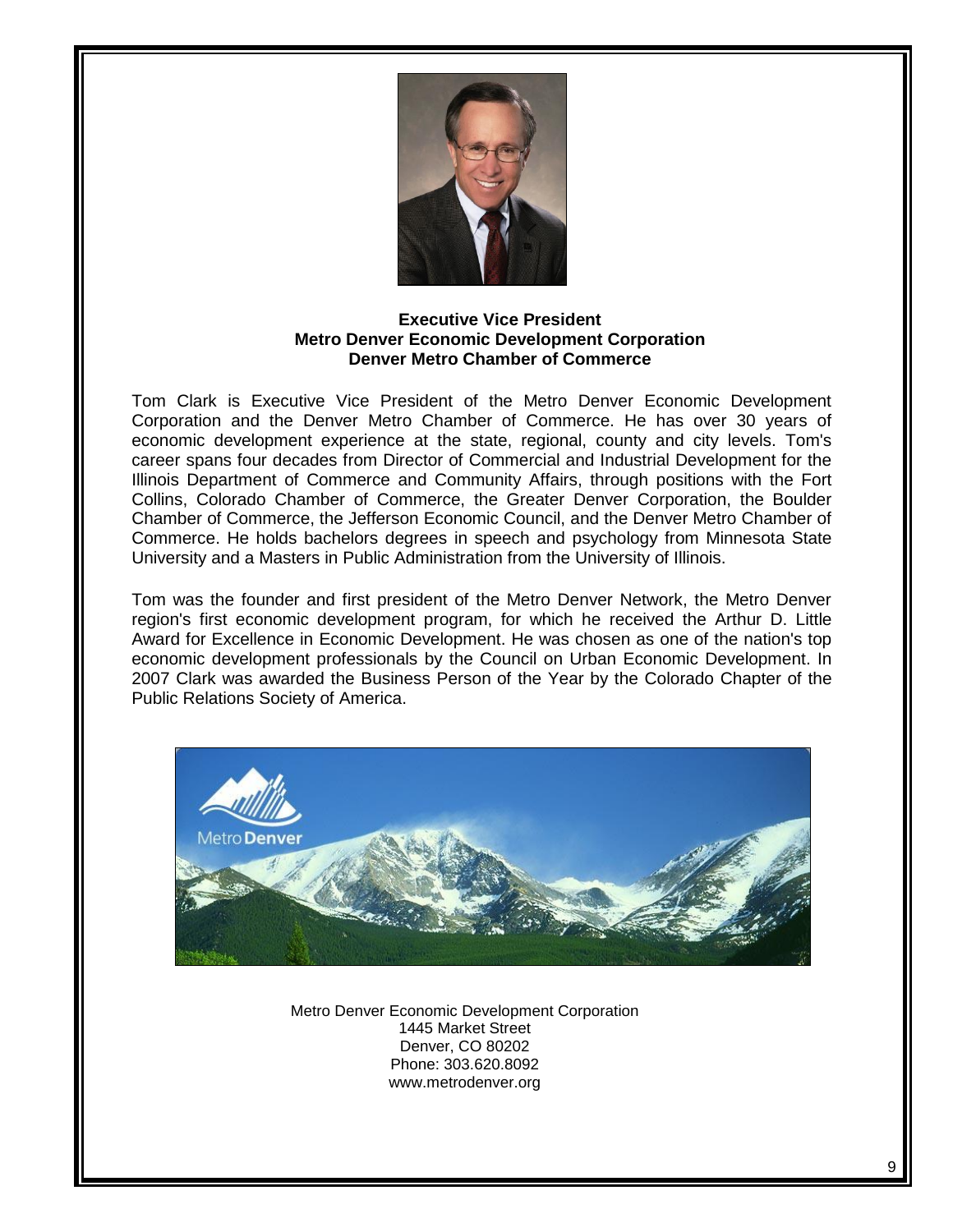#### **2008 MEDC ROI Survey**

MEDC conducted a Return on Investment survey in 2008 of existing companies that received assistance from MEDC over a 35 year period. We asked them to provide us with the number of employees, and their annual payroll for the year ending 2007. Out of the 23 companies surveyed, 18 responded. We then used the Industry Multipliers for the Western Slope of Colorado, as provided by the Bureau of Economic Analysis to determine the economic impact of these payroll dollars.

#### **ROI Results:**

| <b>Direct Jobs</b>   | <b>Indirect Jobs</b> | <b>Direct Payroll</b> | <b>Indirect Payroll</b>       |
|----------------------|----------------------|-----------------------|-------------------------------|
| 1,250                | 1.550                | \$33.5 M              | \$26.5 M                      |
| $2,800$ – Total Jobs |                      |                       | \$60 M - Total Annual Payroll |

*Source: RIMS II Regional Input-Output Multipliers, Bureau of Economic Analysis*

#### **Return on Investment to Montrose Annually**

| <b>Total Annual Payroll</b>                  | \$60,000,000 |
|----------------------------------------------|--------------|
| <b>Disposable Personal Income</b>            | \$51,600,000 |
| <b>Net Personal Consumption Expenditures</b> | \$46,956,000 |
| <b>Detailed Expenditures by Category</b>     | <b>TOTAL</b> |
| <b>FOOD</b>                                  | \$5,869,500  |
| Food at Home                                 | \$3,292,790  |
| Food Away from Home                          | \$2,576,711  |
| <b>ALCOHOLIC BEVERAGES</b>                   | \$563,472    |
| <b>HOUSING</b>                               | \$16,387,644 |
| Shelter                                      | \$10,520,867 |
| <b>Owned Dwellings</b>                       | \$6,859,606  |
| Mortgage Interest & charges                  | \$4,582,217  |
| <b>Property Taxes</b>                        | \$1,289,606  |
| Maint, Repair, Insurance                     | \$987,783    |
| <b>Rented Dwellings</b>                      | \$3,040,531  |
| Other Lodging                                | \$631,252    |
| Utilities, Fuels and Public Services         | \$2,540,085  |
| <b>Natural Gas</b>                           | \$345,452    |
| Electricity                                  | \$853,468    |
| Fuel oil and other fuels                     | \$58,422     |
| Telephone services                           | \$886,490    |
| Water and other public services              | \$396,253    |
| <b>Household Operations</b>                  | \$917,708    |
| <b>Housekeeping Supplies</b>                 | \$557,180    |
| Household Furnishings and equipment          | \$1,851,804  |
| <b>APPAREL</b>                               | \$1,737,372  |
| <b>TRANSPORTATION</b>                        | \$8,311,212  |
| Vehicle purchases                            | \$3,465,775  |
| Gasoline and motor oil                       | \$1,953,135  |
| Other vehicle expenses                       | \$2,244,027  |
| Maintenance and repairs                      | \$693,404    |
| Vehicle Insurance                            | \$814,582    |
| Vehicle rental, leases, licenses             | \$462,270    |
| Finance charges                              | \$273,771    |
| <b>Public Transportation</b>                 | \$656,586    |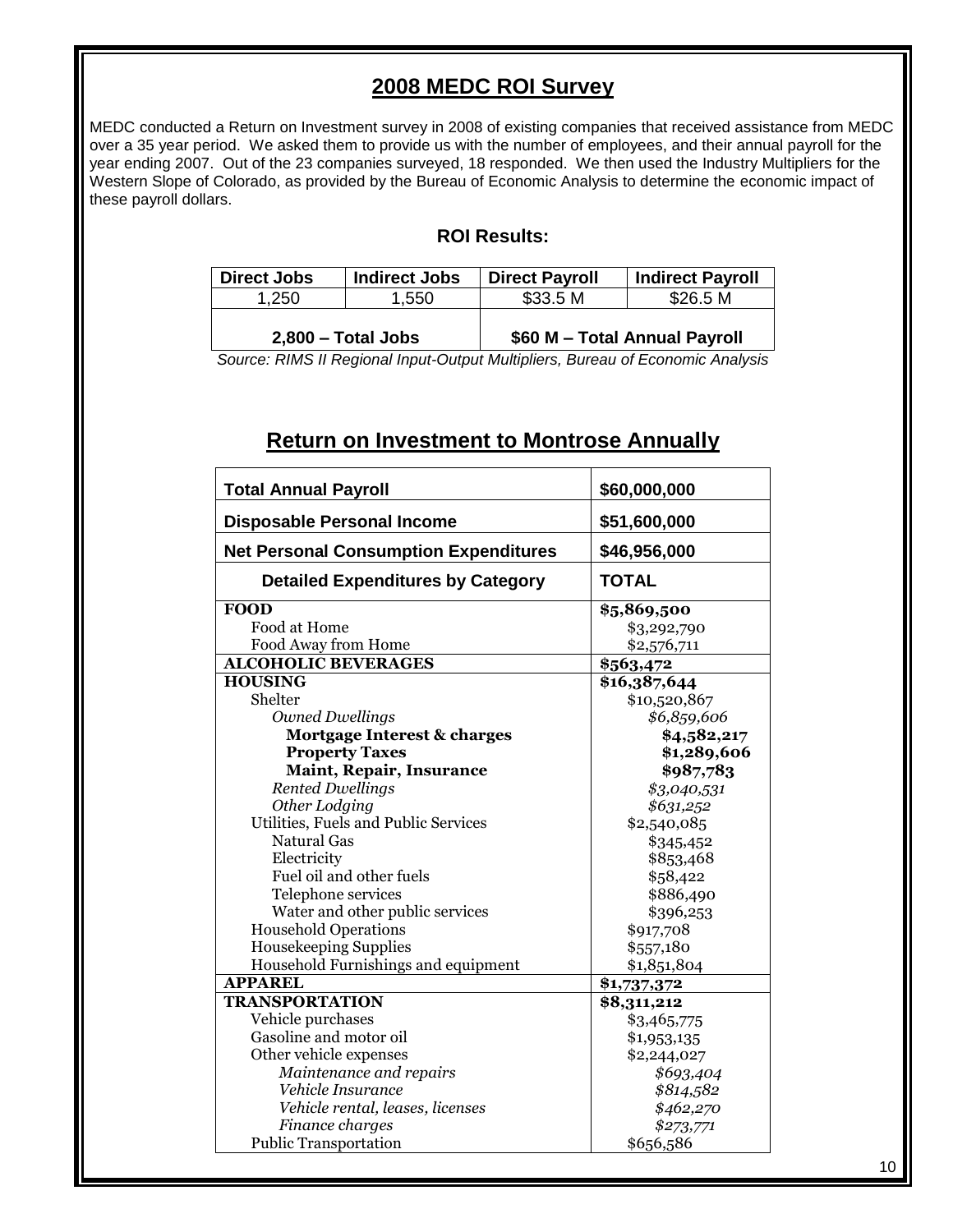| <b>HEALTH CARE</b>                       | \$2,347,800 |
|------------------------------------------|-------------|
| Health insurance                         | \$1,183,291 |
| Medical services                         | \$657,384   |
| Drugs                                    | \$401,474   |
| <b>Medical supplies</b>                  | \$105,651   |
| <b>ENTERTAINMENT</b>                     | \$2,441,712 |
| <b>PERSONAL CARE PRODUCTS</b>            | \$563,472   |
| PERSONAL INSURANCE AND PENSIONS          | \$4,930,380 |
| Life, other personal insurance           | \$246,519   |
| Pensions and Social Security             | \$4,683,861 |
| <b>CASH CONTRIBUTIONS</b>                | \$1,925,196 |
| <b>READING</b>                           | \$140,868   |
| <b>EDUCATION</b>                         | \$751,296   |
| <b>TOBACCO PRODUCTS/SMOKING SUPPLIES</b> | \$234,780   |
| <b>MISCELLANEOUS</b>                     | \$751,296   |

# **Net Personal Consumption Expenditures: \$46,956,000**

| <b>City</b>         | Distribution of total<br><b>Taxable</b><br><b>Expenditures</b> | <b>Amount of Taxable City Sales Tax</b><br><b>Expenditures</b> | <b>Rates</b> | <b>City Sales</b><br><b>Tax Revenue</b> |
|---------------------|----------------------------------------------------------------|----------------------------------------------------------------|--------------|-----------------------------------------|
| Montrose            | 85.43%                                                         | \$18,613,250                                                   | 3%           | \$558,397                               |
| Naturita            | 1.01%                                                          | \$219,729                                                      | 4%           | \$8,789                                 |
| Nucla               | 0.84%                                                          | \$183,928                                                      | 4%           | \$7,357                                 |
| Olathe              | 1.85%                                                          | \$402,991                                                      | 4%           | \$16,120                                |
| <b>Other Cities</b> | 10.87%                                                         | \$2,367,777                                                    | 3%           | \$71,033                                |
| <b>Total</b>        | 100.00%                                                        | \$21,787,674                                                   |              | \$661,697                               |

# **Taxable Expenditures: \$21,787,674**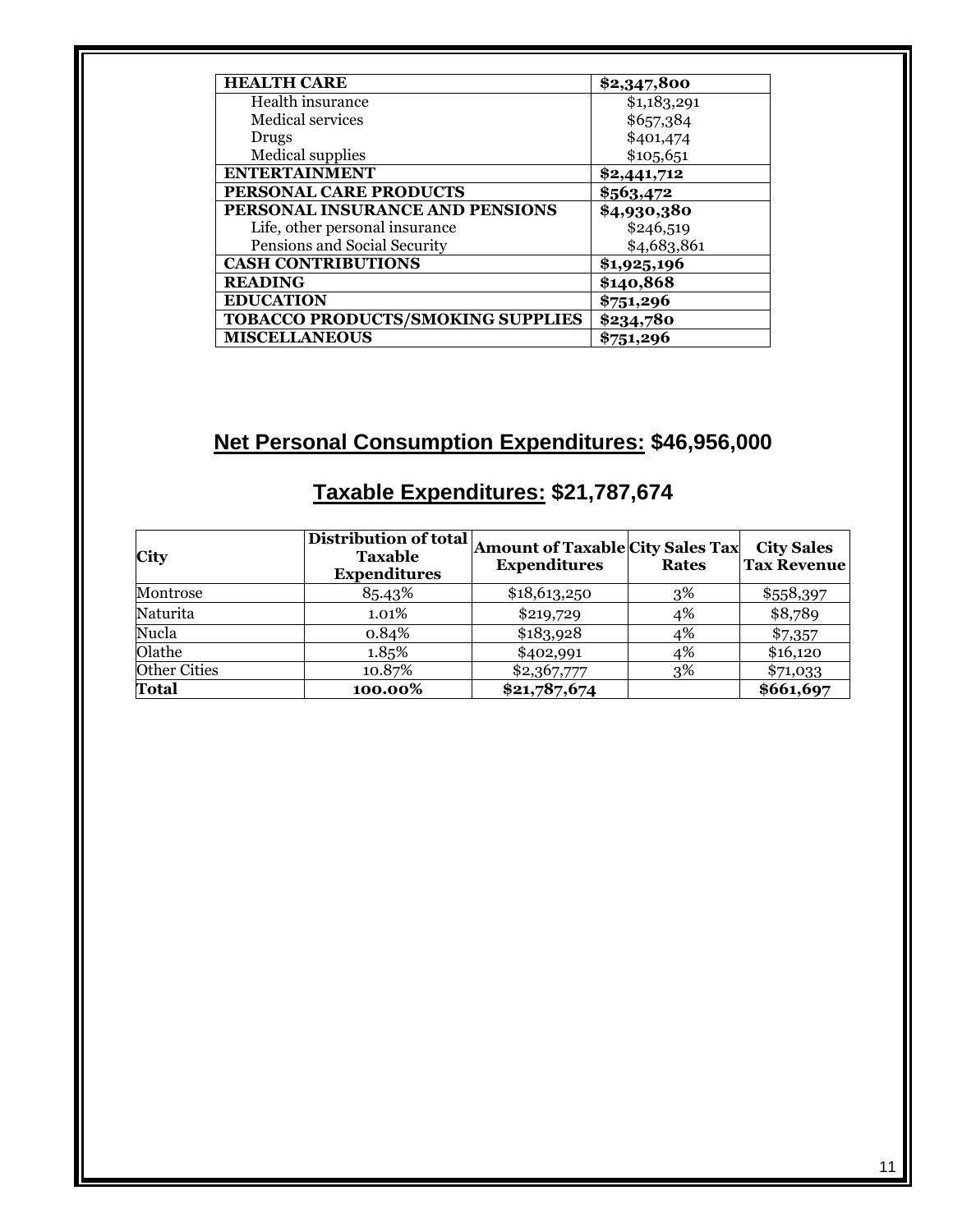## **MEDC 2009 BUDGET**

|                                        | 2008 Actual | 2009 Proposed |
|----------------------------------------|-------------|---------------|
| <b>Income</b>                          |             |               |
| 4 - Revenues                           |             |               |
| 4000 - Public Investment               | 104,000.00  | 107,000.00    |
| 4150 - Investor Revenue                | 109,300.00  | 300,000.00    |
| 4175 - Office Sublease                 | 5,460.00    | 6,240.00      |
| 4300 - Interest                        | 9,897.23    | 3,000.00      |
| 4330 - Misc. Income                    | 58.00       |               |
| 4400 - Fire Flow                       | 0.00        | 100,000.00    |
| <b>Total Revenues</b>                  | 228,715.23  | 516,240.00    |
|                                        |             |               |
| <b>Expense</b>                         |             |               |
| 5 - Operations                         |             |               |
| 6000 - Accounting                      | 175.00      | 250.00        |
| 6001 · Audit fees                      | 18,200.00   |               |
| 6010 · Bank/CC Fees                    | 535.22      | 600.00        |
| 6015 - Computer Equipment              | 346.07      | 1,000.00      |
| 6020 Computer Services/Support         | 559.95      | 500.00        |
| 6023 - Contract Labor                  | 2,570.00    | 2,800.00      |
| 6025 - Corporate Insurance             | 2,492.00    | 2,500.00      |
| 6030 · Dues/Subscriptions              | 2,668.00    | 3,000.00      |
| 6035 · Education/Training              | 1,865.00    | 2,000.00      |
| 6040 - Interest Expense                | 1,055.50    | 1,000.00      |
| 6045 - Legal Services                  | 729.42      | 1,500.00      |
| 6050 - License/Permits                 | 0.00        |               |
| 6055 - Newsletter / Annual Report      | 1,689.24    | 3,000.00      |
| 6065 - Office Equipment                | 2,630.89    | 1,000.00      |
| 6070 - Office Expense                  | 3,674.79    | 4,000.00      |
| 6075 - Payroll Taxes                   | 11,188.67   | 11,500.00     |
| 6085 - Personnel Insurance             | 12,154.82   | 11,850.00     |
| 6090 · Postage/Shipping                | 1,035.27    | 1,500.00      |
| 6095 - Printing/Copy Expense           | 715.32      | 1,000.00      |
| 6100 · Region 10 Administrative Fees   | 1,191.53    | 1,500.00      |
| $6105 \cdot$ Rent                      | 24,999.96   | 25,000.00     |
| 6106 - Condo Fees/Taxes                | 6,024.48    | 6,500.00      |
| 6115 · Salaries & Wages                | 121,602.59  | 121,600.00    |
| 6120 - Software                        | 930.44      | 750.00        |
| 6125 · Telecommunications-Internet     | 4,012.91    | 4,000.00      |
| 6130 - Travel/Lodging                  | 3,682.66    | 4,000.00      |
| 6135 · Utilities-gas, elec, water      | 3,072.60    | 3,500.00      |
| 6140 - Loan Losses                     | 13,522.87   | 0             |
| Total 5 - Operations                   | 243,325.20  | 215,850.00    |
|                                        |             |               |
| 6 - Marketing                          |             |               |
| 6200 - Montrose Transit                | 6,666.72    |               |
| 6300 - Business Assistance             | 62,500.00   | 225,000.00    |
| 6315 - Internet Consulting             | 0.00        | 500.00        |
| 6317 - Website                         | 0.00        | 5,000.00      |
| 6320 - Local Contrib That Support Miss | 0.00        | 500.00        |
| 6325 - Client Entertainment            |             |               |
|                                        | 297.59      | 500.00        |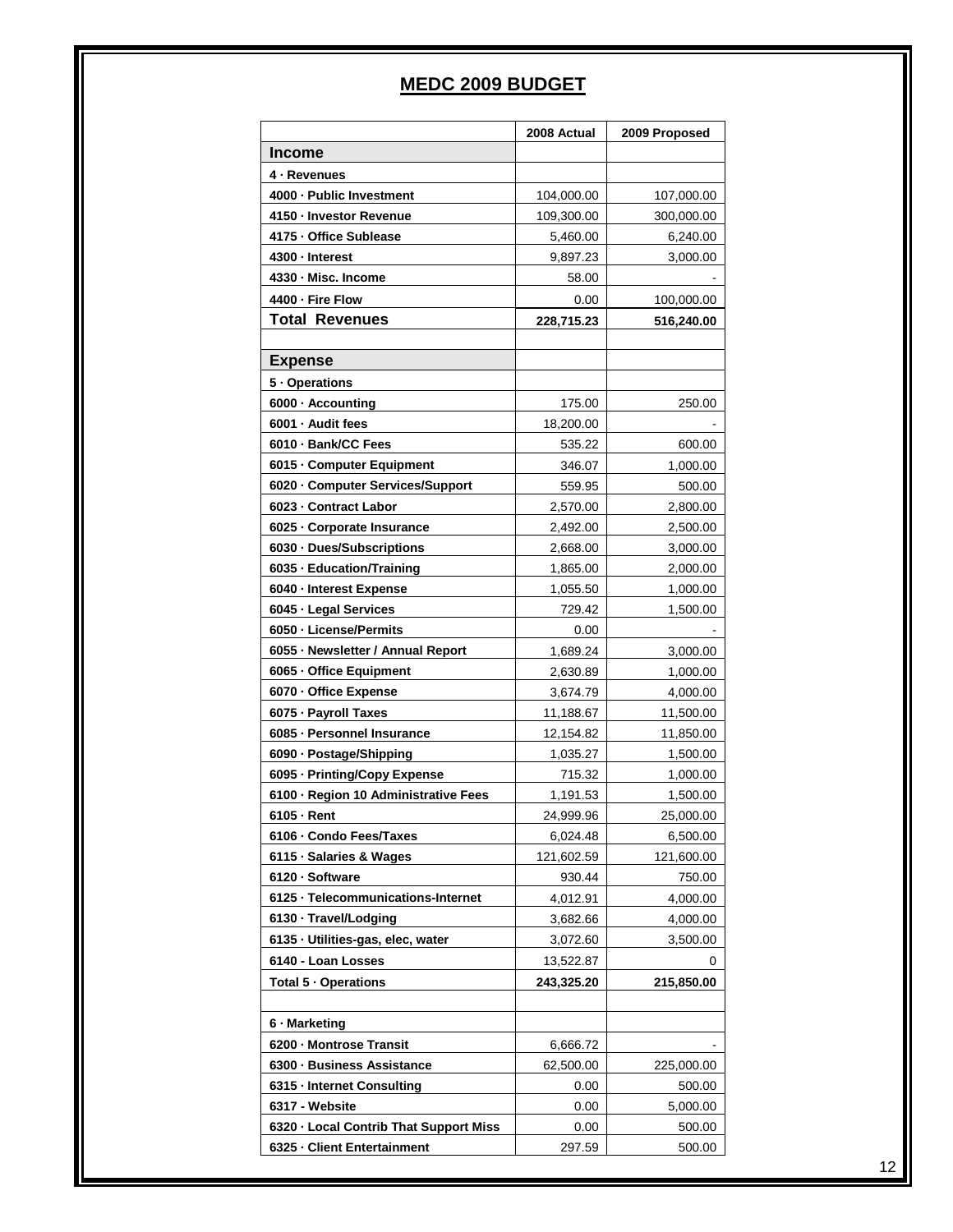| 6340 · Targeted Advertising          | 12,373.23     | 13,000.00     |
|--------------------------------------|---------------|---------------|
| 6345 · Travel                        | 0.00          | 1,000.00      |
| 6350 - Western Co Marketing Alliance | 0.00          | 2,500.00      |
| Total 6 - Marketing                  | 81,837.54     | 248,000.00    |
|                                      |               |               |
| 7 - Retention/Expansion              |               |               |
| 6405 - Recognition Events            | 1,560.89      | 2,000.00      |
| 6410 - Local Publicity               | 392.00        | 1,000.00      |
| Total 7 - Retention/Expansion        | 1,952.89      | 3,000.00      |
|                                      |               |               |
| 8 - Special Projects                 |               |               |
| 6501 - Lodging                       | 2,580.62      | 9,000.00      |
| 6502 - Travel & Subsistence          | 3,107.87      | 18,000.00     |
| 6500 - Consulting Services           | 45,000.00     | 125,000.00    |
| 6515 - Industrial Land Research      | 0.00          | 3,000.00      |
| Total 8 - Special Projects           | 50,688.49     | 155,000.00    |
|                                      |               |               |
| 9 - Workforce Development            |               |               |
| 6600 - Strategy Development          | 5,000.00      | 5,000.00      |
| Total 9 - Workforce Development      | 5,000.00      | 5,000.00      |
| <b>Total Expense</b>                 | 382,804.12    | 626,850.00    |
|                                      |               |               |
| <b>Net Ordinary Income</b>           | $-154,088.89$ | $-110,610.00$ |
| <b>Other Income</b>                  |               |               |
| 7000 - WF Investment Gain/Loss       | 482.92        | 2,000.00      |
| <b>Total Other Income</b>            | 482.92        | 2,000.00      |
|                                      |               |               |
| <b>Net Income</b>                    | -153,605.97   | -108,610.00   |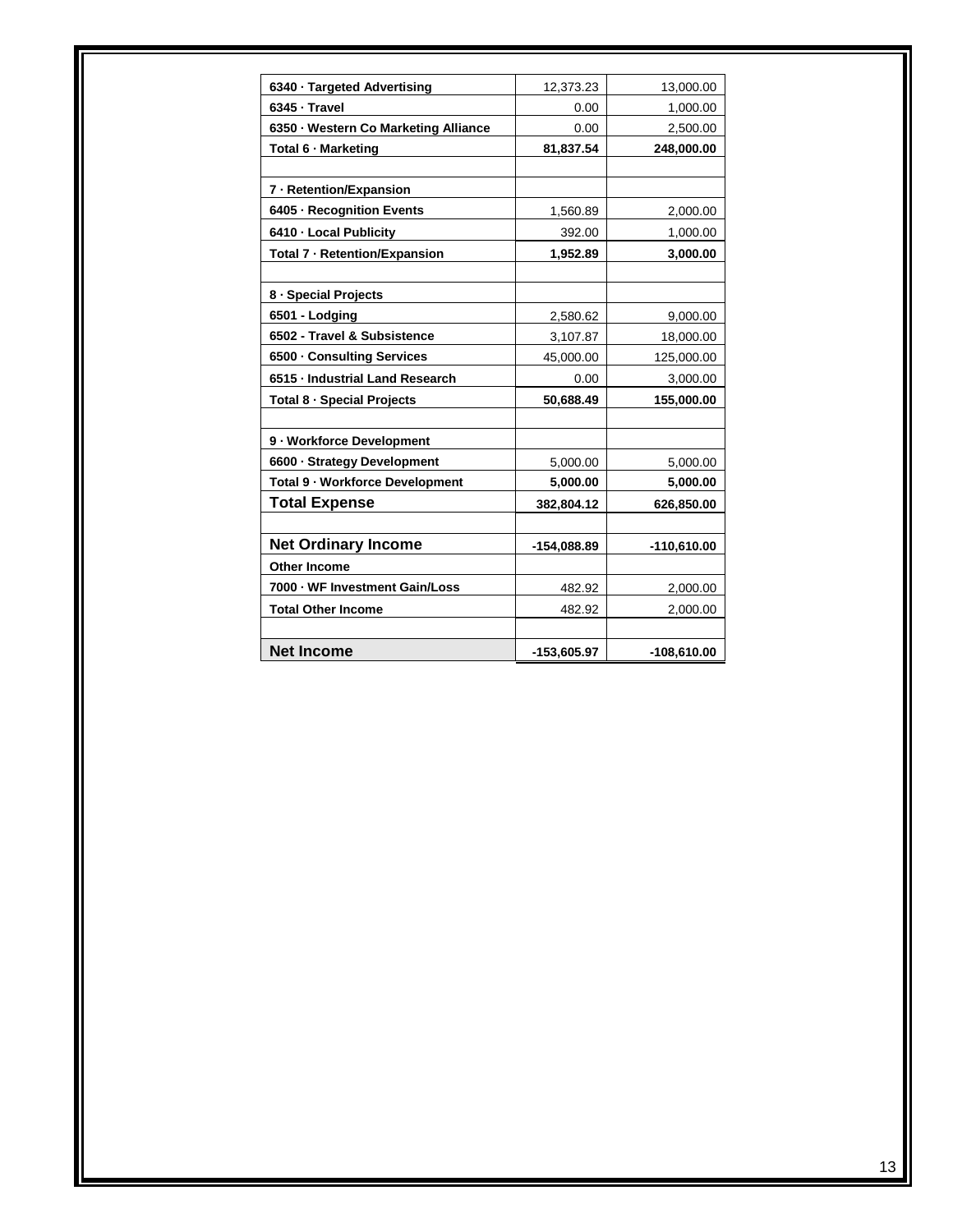# **MEDC Committees**

| <b>COMMITTEE</b>                                                                                                                                                                                                                                                                                                                                                                                                                                      | <b>Current</b><br><b>Members</b>                                                                                   | <b>COMMITTEE</b>                                                                                                                                                                                                                                                                                                                                                                                                                                                                | <b>Current</b><br><b>Members</b>                               |  |
|-------------------------------------------------------------------------------------------------------------------------------------------------------------------------------------------------------------------------------------------------------------------------------------------------------------------------------------------------------------------------------------------------------------------------------------------------------|--------------------------------------------------------------------------------------------------------------------|---------------------------------------------------------------------------------------------------------------------------------------------------------------------------------------------------------------------------------------------------------------------------------------------------------------------------------------------------------------------------------------------------------------------------------------------------------------------------------|----------------------------------------------------------------|--|
| <b>Recruitment</b><br>Objective:<br>Recruit new businesses and<br>review prospect submittals to<br>determine acceptability in<br>accordance with MEDC goals.<br>Goals<br>Marketing plan to promote<br>$\bullet$<br>relocation<br>Recruit targeted businesses<br>$\bullet$<br><b>Activities</b><br>Attend specific "specialty"<br>$\bullet$<br><b>Trade Shows</b><br>Website<br>$\bullet$                                                              | Ben Keefer<br><b>Bruce Panter</b><br>Steve Savoy<br><b>Scott Streit</b><br><b>Steve</b><br>Glasmann<br>Tom Kearney | <b>Public Relations</b><br>Objective:<br>Develop and implement a strategy to<br>promote MEDC throughout the<br>community, educate the community<br>about MEDC, and create a positive<br>attitude about MEDC, and support for<br>the organization's mission.<br>Goals<br>Membership drive<br>$\bullet$<br><b>Fundraising Strategies</b><br>$\circ$<br>Nurture and grow government<br>$\bullet$<br>partnerships<br>Broaden community awareness -<br>$\bullet$<br>more involvement | Sherry Larson<br><b>Glen Davis</b><br>Dee Stryker<br>Paul Bony |  |
| <b>Higher Ed</b><br>Objective:<br>Explore and support the continued<br>presence of Mesa State College in<br>Montrose, explore the possibility of<br>other forms of higher education<br>presence in Montrose that supports<br>the community's long-term economic<br>goals.<br>Goals<br>Develop partnerships that will<br>$\bullet$<br>assist in reaching goals<br>4-year college campus<br>$\bullet$<br>Incubator (Economic<br>$\bullet$<br>Gardening) | Ron Courtney<br>Ben Keefer<br>George<br>Voorhis<br>Emily<br>Schneider<br>Paul Bony<br><b>Steve</b><br>Glasmann     | Retention<br>Objective:<br>Support the retention and expansion<br>of "primary" employees in Montrose<br>and Montrose County through<br>consistent communication with the<br>companies, being an advocate for<br>the companies, and communicating<br>to the community the value of<br>"primary" employers.<br>Goals<br>Develop strategic alliance with<br>businesses<br>Conduct a primary employer<br>needs survey<br>Improve awareness of available<br>programs and assistance  | Steve Savoy<br>Dennis Bailey<br>Janet Elder                    |  |
| <b>Capital Investment</b><br>Objective:<br>Identify methods of acquiring and<br>developing<br>new<br>business<br>park<br>acreage that will provide for "primary"<br>employer attraction and expansion<br>for the next 15 years.<br>Buy land.<br>Provide incentives.<br>Goals<br>Identify land opportunities<br>$\bullet$<br>Airport expansion<br>$\bullet$<br>Dairy Relocation                                                                        | Sandy Head<br>Dennis Bailey<br>Dee Stryker<br>Pete Neumann<br>Jose Abeyta                                          | <b>Workforce Development</b><br>Objective:<br>Develop a strategy to insure a quality<br>workforce to enhance retention and<br>recruitment efforts.<br>Goals<br>Coordinate with Workforce to<br>determine needs<br>Affordable housing issues<br>٠<br>Inventory existing employment<br>base<br>Advertise to recruit additional<br>workforce from outside the area                                                                                                                 | Dee Stryker<br>Steve Savoy<br>Lance<br>Michaels<br>Mike Gordon |  |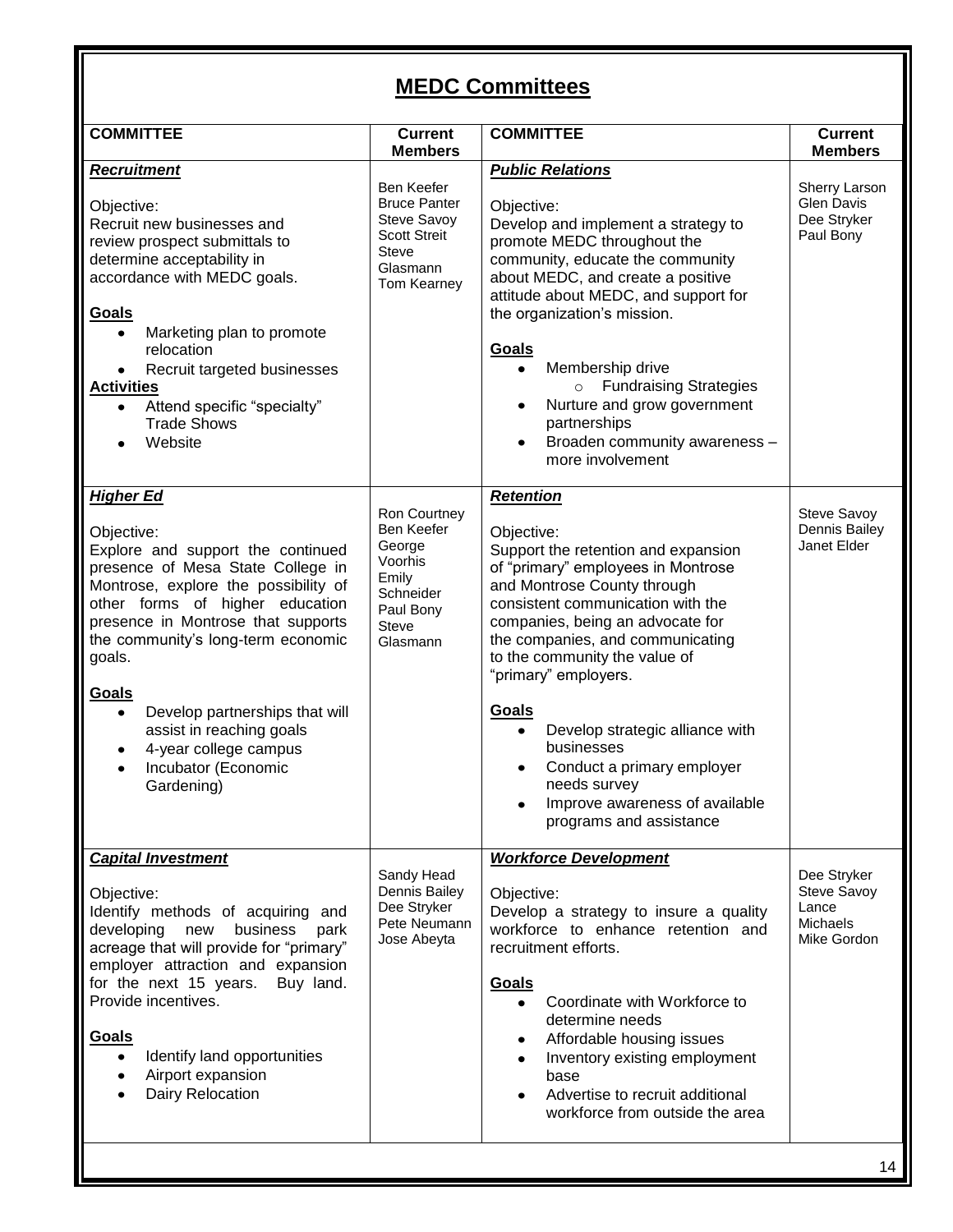#### **MEDC INVESTORS**

#### *Our success is due to the support of the following investors. Thank you!*

#### **Investor**

600 Junction, Inc. **Robert Brown** Advance Canvas Design **Dan Kigar** Dan Kigar Alexander, Charles DDS Charles Alexander Alpine Bank **Dale Davidson** Alpine Data Tax Service **Gary Hendrix** Gary Hendrix Alpine Lumber Scott Jeffrey Alpine Optical of Western Colorado Ken Linenberger Bank of Colorado **Mark Harmon** Mark Harmon Bank of the West Greg Pope Best Sign Systems, Inc Steve Savoy Big O Tires **Kevin Brooks** Kevin Brooks Black Canyon Jet Center **Ken Watson** Ken Watson Bray & Co. **Darrell Maness** Bray & Company Gray Company Communication of the United States of John Renfrow Bridges at Black Canyon, Inc. The Margaret Cheney Buckhorn Geotech Norm Aufderheide Budgetline Furniture & Appliance Fred Moreland Bush & Associates **Bush & Associates Jeff Bush** Business Options **Monica Whalen** Camelot Gardens Sheree Wanner Camp Robber **Bill & Kim Volk** Campbell, Teresa CPA Teresa Campbell Carpetrends, Inc. Darla McFadden Cedar Creek Development Co. LLC R. Dee Stryker Century 21 – Action Realty Ninah Hunter Cherry Creek Radio **Cherry Creek Radio Jay Austin** Chuck's Glass **Tony Sanchez** City of Montrose Mary Watt Cobb & Associates, Inc Teri Cavanagh Cobble Creek Golf Community Tiff Hayden Coldwell Banker Bailey & Company Dennis Bailey Colorado Lending Source Tod Cecil Colorado West Property Management Ben Alexander Community Banks of Colorado Tricia Maxon **Community Staffing Services** Dave Dolan **Computer Business Solutions** Sue Tolvo Consolidated Electrical Distributors **Steve Mercer** Steve Mercer Cornerstone Colorado **Brian Wallin** Crippin Funeral Home Greg Crippin Greg Crippin Dalby, Wendland & Company Buck Miller Davis Service Center, Inc Lincoln Davis Del-Mont Consultants **Rick Weaver** Rick Weaver Delta-Montrose Electric Association **Dan McClendon** DeVinny Jewelers **DeVinny** David DeVinny Devor, Dennis Dennis Devor **Downey Excavation Inc** Marcus Dean Edward Jones--Ron Smith **Edward Jones--Ron Smith** Elderado Financial, Inc. **Inc.** Solution of the United States of the United States of the United States of the U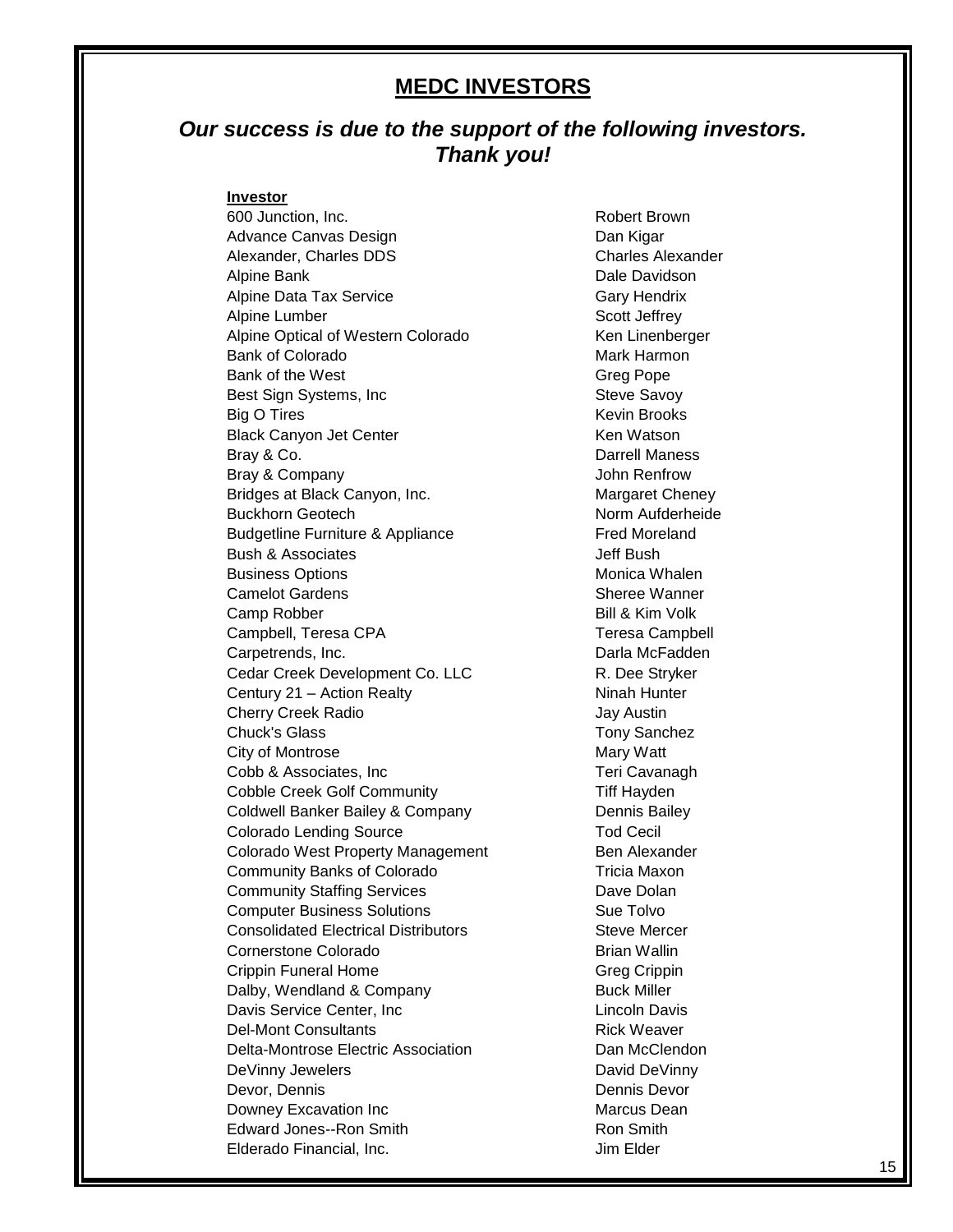Farmers Insurance Greg Bollig Flairmont Furniture **Ken DeJulio** Future Moves of America, Inc **Example 20** David White Glasmann Family Partnership LLLP Steve Glasmann Gordon Composites, Inc **Mike Gordon** Mike Gordon Grand Valley Atrium **Don Kendall** Groskopf & Groskopf, LLP Cindy Groskopf Hampton Inn **Hampton** Inn Hansen WeatherPORT Bill Hansen High Mesa Communications Greg Fishering Highlife Homes of Montrose LTD Steve Annis Hot Water Productions **Contact Server Contact Server Contact Server Contact Server Contact Server Contact Server Contact Server Contact Server Contact Server Contact Server Contact Server Contact Server Contact Server Cont** Insurance Center, The Sean Stansberry Intermountain Pathology **Mike Benziger** Mike Benziger Jay, Michael M.D. Michael Jay Jeans Westerner **Mary Mary Mathis** JetAway Aviation **Steve Stuhmer** Steve Stuhmer Keith's Heating and AC Cody Powell King, Mike & Suzi Kroack, Kalman DDS Kalman Kroack Lambert & Associates **Dennis Lambert** Lionel's Auto Repair Lionel Box Loewen Window Center of SW Colorado Tammy Courturier Mark Neill Insurance Services Mark Neill Martin & Kidnay, LLC **Brent Martin** Masters Law Firm LLC **Canadian Contract Contract Contract Contract Contract Contract Contract Contract Contract Contract Contract Contract Contract Contract Contract Contract Contract Contract Contract Contract Contract Co** Mathis & Associates, PC Steve Mathis Milestone-Ashley Miller, Ralph & Marsha **Marsha Ralph & Marsha Miller** Montrose Area Merchants Association **Montrose Area Merchants** Association Montrose Bank Garth Gibson Montrose Chamber of Commerce Terri Leben Montrose County **Montrose County Joe Kerby** Montrose Memorial Hospital **National American** Dave Hample Noon & Night Catering **Frankling** Fran Noonan Office Furniture & Design Centers **Rick Saxton** Office Machine Sales & Technical Services Darrel Kastendieck Overholser & Piggott **Mindi Piggott** Mindi Piggott Oxbow Development/Leadership Circle LLC Pacific/Desert Partners, LLC Mike Kettell Parish Oil Co. **Greg Parish** Co. Patrik Davis Associates **Patrick Davis** Patrik Davis Pepsi Bottling Group **Alan Schlauger** Alan Schlauger Performance Muffler & Auto Repair Phil Bishop Powderhorn Industries, Inc **Robb Ruyle** Robb Ruyle Prudential Kienholz Reed, J. David PC 3. The Second Second Second Second Second Second Second Second Second Second Second Second S Remax Alpine View **Jeff Keehfuss** Rental Service Corporation Ty Schmidt Ridgway Valley Enterprises Scott Stryker Robinson, Curtis Rocky Mountain Motors **Rocky Mountain Motors Ron Courtney** Ross Reels/Hauck Engineering **Engineering** Dan Clark Scott Fly Rod Co Steve Phinney

Larry Wooddell **Matt Miles** David Kienholz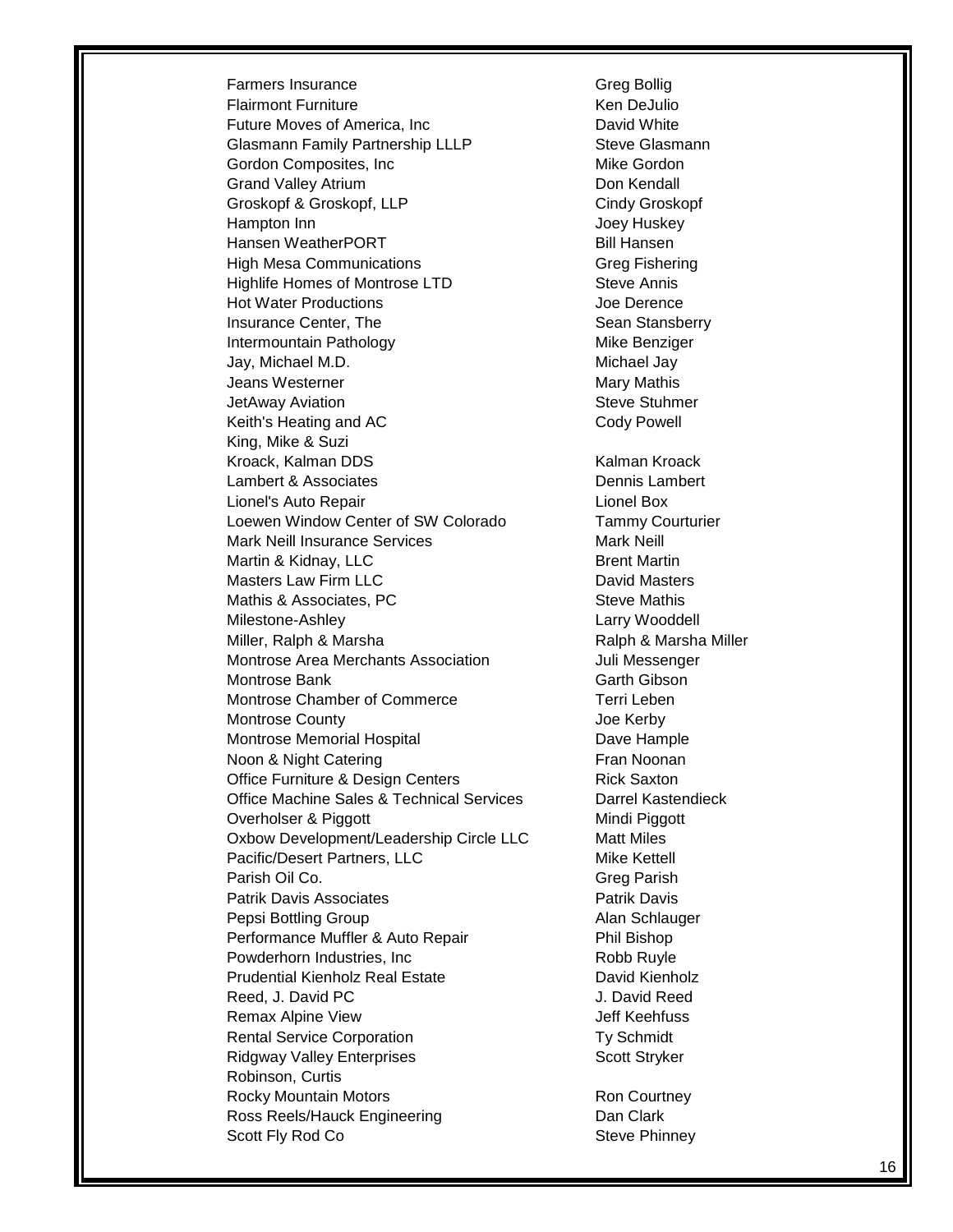Scott's Printing & Graphic Design Scott Beyer Security Title Guaranty Company **Randy Williams** Shop N Lube Express inc Bill Stimatze Silver Sons Metalworks, Inc. The Solid Communist Silver Sons Metalworks, Inc. Skip Huston Construction Skip Huston Sopris Surfers **Lanham Rattan** SOS Staffing Services **Dave Fullerton** Source Gas Natalie Shelbourn South River Real Estate Mike Lowry State Farm Insurance **State Farm Insurance John Donley** Summa Design **Jon Ferris** Swiss-O-Matic Inc **Claude Rocchia** TEI Rock Drills **TEI Rock Drills Judy Patterson** Timberline Bank **Randy Havens** Randy Havens Town of Olathe Scott Harold Townsend, Ken & Marlene Tri River Appliance **Kerry Frasier** Kerry Frasier Turner Automotive Inc. Turner Ross Turner Uncompahgre Valley Water Users Association Marc Catlin United Companies **Michelle Renstrom** US Bank Lance Michaels Vectra Bank **Doring and Doring Community** Doring Planck Doring Doring Planck Doring Doring Planck Doring Doring Planck Doring Planck Doring Planck Doring Planck Doring Planck Doring Planck Doring Planck Doring Planck Dorin Watson Insurance & Financial Group Cindy Watson Webb Dairy & Farm Inc **Incremental Contract Contract Contract Contract Contract Contract Contract Contract Contract Contract Contract Contract Contract Contract Contract Contract Contract Contract Contract Contract Contrac** Wells Fargo Bank, NA Bruce Panter Weslin, LLC **Paul Panther** Western Colorado Contractors Association Linda Smith Western Skyways Inc **All Head** Al Head Western Slope Office Solutions, LLC Joe Wittenberg Wollert GMC **Kent Wollert** Kent Wollert